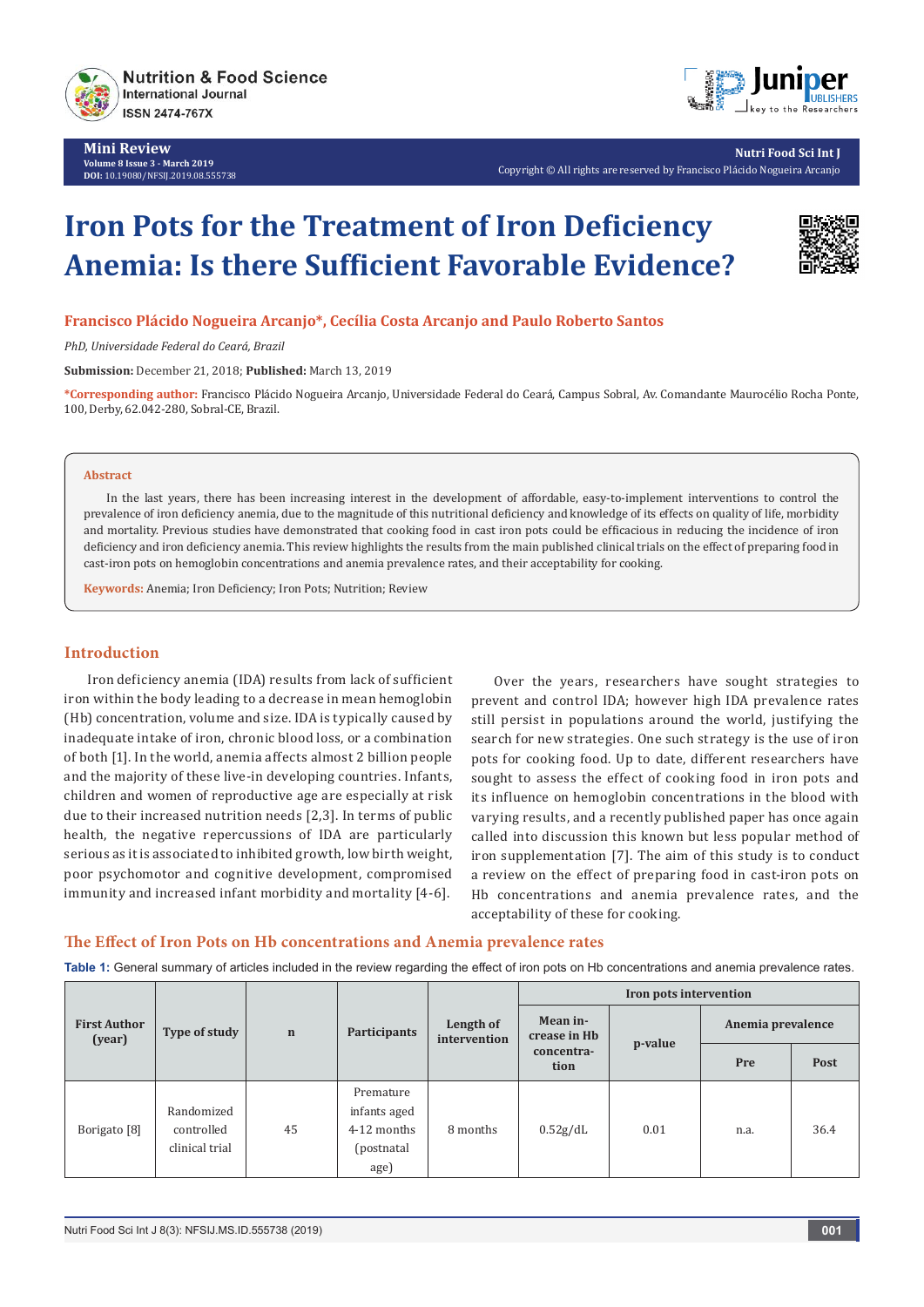# **Nutrition & Food Science International Journal**

| Adish [9]                | Communi-<br>ty-based<br>randomized<br>trial | 407 | Children aged<br>2-5 years                                                                                                             | 12 months | 1.7g/dL                                         | 0.008           | 57   | 13   |
|--------------------------|---------------------------------------------|-----|----------------------------------------------------------------------------------------------------------------------------------------|-----------|-------------------------------------------------|-----------------|------|------|
| Geerligs [10]            | Communi-<br>ty-based<br>randomized<br>trial | 322 | Rural popula-<br>tion                                                                                                                  | 5 months  | 0.68g/dL<br>$\text{age} < 12$<br>years)         | Not significant | n.a. | n.a. |
|                          |                                             |     |                                                                                                                                        |           | $0.53$ g/dL<br>$\text{(age} \geq 12)$<br>years) | 0.01            |      |      |
| Sharieff <sup>[11]</sup> | Cluster-ran-<br>domized<br>clinical trial   | 339 | Young chil-<br>dren aged<br>6-24 months<br>Adolescent<br>girls aged<br>11-15 years<br>Women of<br>reproductive<br>age (15-44<br>years) | 6 months  | 0.3g/dL                                         | Not significant | 10   | 9    |
| Arcanjo [12]             | Cluster<br>randomized<br>clinical trial     | 188 | Preschoolers<br>aged 4-5 years                                                                                                         | 4 months  | 0.04g/dL                                        | 0.78            | 12   | 8.4  |
| Kulkarni [13]            | Pilot interven-<br>tion trial               | 34  | Children aged<br>2-5 years                                                                                                             | 3 months  | 0.8g/dL                                         | < 0.01          | 73   | 54   |
| Rappaport<br>$[14]$      | Randomized<br>controlled<br>clinical trial  | 327 | Healthy<br>non-pregnant<br>women aged<br>18-49 years                                                                                   | 12 months | $-0.3g/dL$                                      | n.a.            | 44   | n.a. |

All numbers are absolute, unless otherwise stated.

p-value baseline - end-line

n.a. not available

As far as this review could determine, there is a relatively small number of published clinical trials on this theme. The main findings of which are summarized in this review and presented in Table 1 in order to simplify comparisons. In one randomized controlled clinical trial, Borigato et al. [8] assessed the efficacy of cooking food in iron pots for the prevention of anemia in premature infants aged 4 to 12 months (postnatal age). After intervention, the infants fed with food cooked in iron pots had significantly better hematologic values compared to the aluminum pots group, and lower IDA prevalence rates (36.4 vs. 73.9%). Adish et al. [9] conducted a community-based randomized trial to assess the effect of cooking in iron cooking pots compared to aluminum pots in Ethiopian children aged 2-5 years. At the end of the 12-month intervention, hemoglobin concentrations of participants in the iron-pot group was 1.7g/ dL higher than at baseline (p=0.008), which represented an adjusted difference of 1.3g/dL (p<0.001) between the groups. Furthermore, in the iron-pot group, anemia prevalence rates (hemoglobin <11g/dL) decreased from 57% to 13%, while the

rate in the aluminum-pot group fell much less, from 55% to 39%.

Geerlings et al. [10] performed a community-based randomized trial to compare the effects of cooking food in iron pots with aluminum pots in an area with high malaria prevalence. Results from the study showed that adults (age ≥ 12 years) in the iron pots group presented a significant increase in Hb levels after 6 weeks, this difference remained significant after 20 weeks (iron + 5.3g/l vs. aluminum -2.2g/l, mean difference 7.5g/l, p=0.01); children (age < 12 years) showed an improvement in iron deficiency with no significant increase in Hb levels, possibly due to high malaria and parasite prevalence.

A cluster-randomized clinical trial was conducted in Benin with young children (aged 6-24 months), adolescent girls (aged 11-15 years) and women of reproductive age (15- 44 years). Individuals were randomly assigned to one of three intervention groups: cast iron cooking pot, blue steel cooking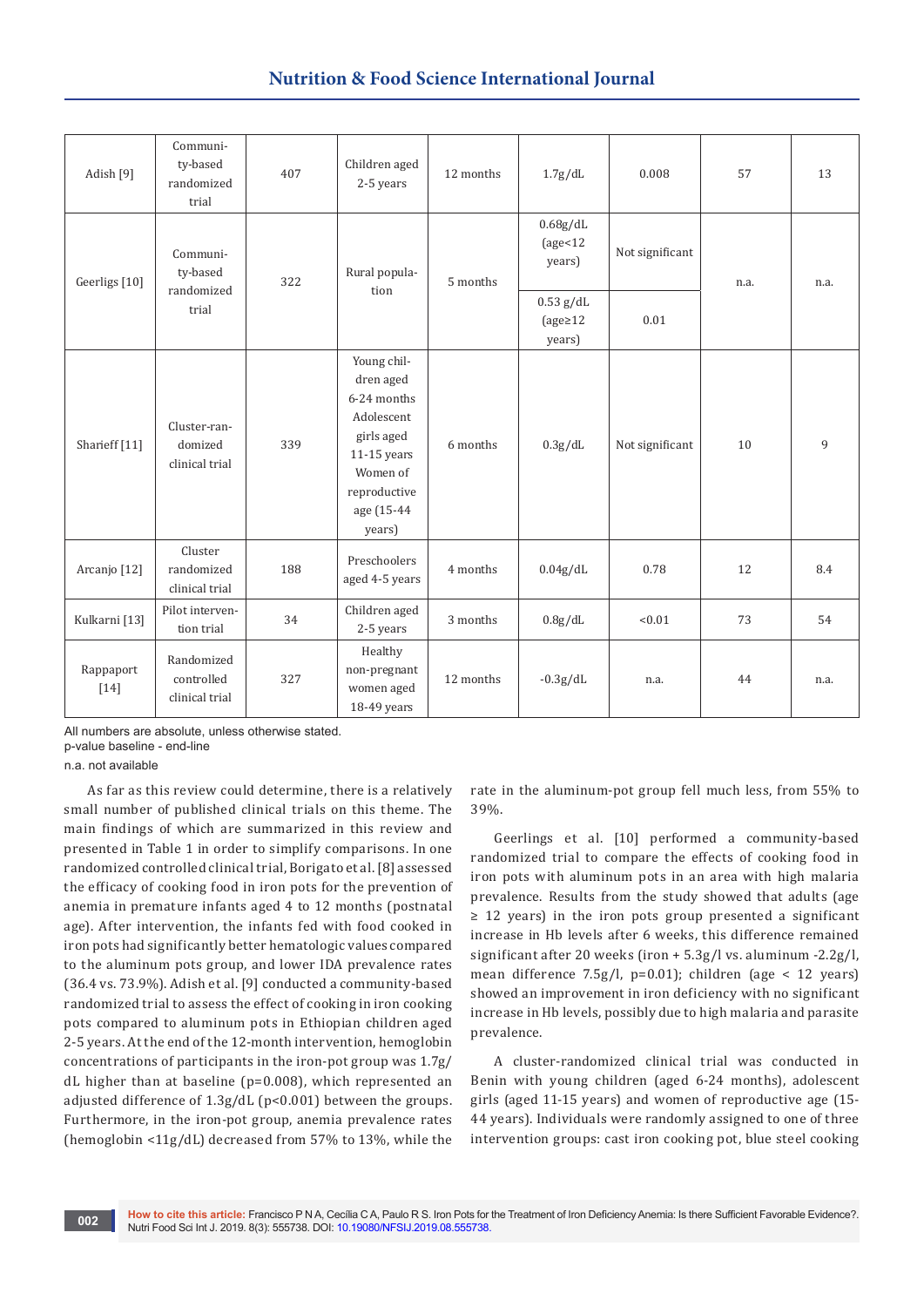pot or control. Participants in the control group received either SprinklesTM or iron tablets. However, the results from this study were inconclusive regarding the efficacy of cooking food in iron pots to reduce IDA [11]. Another cluster randomized clinical trial, performed by Arcanjo et al. [12] with preschoolers aged 4 to 5 years, examined the effect of preparing food in iron pots on Hb concentrations. In the iron pots group, there was a non-significant increase in mean Hb concentration (0.04g/dL); however, there was a greater reduction in anemia prevalence (from 12.2 to 8.5%) than in the aluminum pots group. Furthermore, when only anemic preschoolers were analyzed there was a significant mean increase in mean Hb concentration,  $1.69g/dL$  (<0.0001).

A pilot study to develop iron rich snacks using iron pots compared to Teflon coated non-stick pots was conducted by Kulkarni et al. [13]. In this randomized trial, the efficacy of the snack was examined according to the Hb status of preschool children during a 3-month intervention. After intervention there was a significant increase (7.9 %) in mean hemoglobin, (from 10.1±1.6 to 10.9±1.7), serum iron and transferrin saturation. Moreover, anemia prevalence reduced from 73% at baseline to 54% at end-line. Another innovative trial by Rappaport et al. [14] assessed the use of a reusable fish-shaped iron ingot designed for home cooking and shaped like a fish. This randomized controlled trial in rural Cambodian anemic women (aged 18-49 y) was to explore the effect of cooking who with the iron ingot compared with a daily iron supplement or control after 1 year; however, no significant difference was observed in mean hemoglobin concentrations between the iron-ingot group, the iron-supplement group or the control group at the end of the intervention.

## **Acceptability of Iron Pots for cooking**

Since iron pots may provide an innovative method to address IDA, other studies have been carried out to assess the acceptability of these for cooking. In one randomized trial study, by Prinsen Geerligs et al. [15], to evaluate acceptability, compliance and attitude towards the use of iron pots versus aluminum pots for cooking in two rural Malawian villages, the authors concluded that iron pots did not constitute an appropriate a strategy to reduce IDA in rural Malawian households due to their low acceptability when aluminum pots were available. The researchers added that to increase the acceptability of the iron pots a number of actions could be considered such as the absence of aluminum pots in order to reduce selection preference, and their introduction with clear instructions on best practice for pot use.

Another intervention trial was conducted by Tripp et al. [16] to assess the acceptability of iron pots for cooking in three refugee camps in western Tanzania. It was identified that iron pots were unpopular since they were heavier, more prone to rusting and more difficult to wash than stainless steel pots. The researchers alerted that the low usage of iron-alloy pots may lead to selling in poor populations, especially those with access to other pots.

## **Conclusion**

IDA is a global public health problem, which is associated with an increased risk of morbidity and mortality, especially in pregnant women and children under five years of age. Consequently, there is an urgent need for innovative, lowcost interventions to treat and prevent anemia in these at-risk populations. From this review, the authors witnessed that cooking food in iron pots was beneficial to Hb concentrations in young children up to the age of 5 years. In communities with high prevalence rates of anemia, where other iron supplementation or fortification programs may be impractical, cooking in iron pots may provide a simple, useful and costeffective strategy to tackle IDA. However, educational programs would be necessary to elicit the importance and relevance of cooking in iron pots. Nevertheless, large scale interventions in different populations are necessary to confirm the effectiveness of this intervention on hemoglobin concentrations in at-risk populations.

#### **References**

- 1. [Johnson-Wimbley TD, Graham DY \(2011\) Diagnosis and management](https://www.ncbi.nlm.nih.gov/pubmed/21694802/)  of iron deficiency anemia in the 21st [century. Therap Adv Gastroenterol](https://www.ncbi.nlm.nih.gov/pubmed/21694802/)  [4\(3\): 177-184.](https://www.ncbi.nlm.nih.gov/pubmed/21694802/)
- 2. [Viteri FEA \(1998\) New concept in the control of iron deficiency:](https://www.ncbi.nlm.nih.gov/pubmed/9559102)  [community-based preventive supplementation of at-risk groups by the](https://www.ncbi.nlm.nih.gov/pubmed/9559102)  [weekly intake of iron supplements. Biomed Environ Sci 11\(1\): 46-60.](https://www.ncbi.nlm.nih.gov/pubmed/9559102)
- 3. [Black RE, Victora CG, Walker SP, Bhutta ZA, Christian P, et al. \(2013\)](https://www.ncbi.nlm.nih.gov/pubmed/23746772)  [Maternal and child undernutrition and overweight in low-income and](https://www.ncbi.nlm.nih.gov/pubmed/23746772)  [middle-income countries. Lancet 382\(9890\): 427-451.](https://www.ncbi.nlm.nih.gov/pubmed/23746772)
- 4. [Beard JL \(2001\) Iron biology in immune function, muscle metabolism](https://www.ncbi.nlm.nih.gov/pubmed/11160590)  [and neuronal functioning. J Nutr 131\(2S-2\): 568S-580S.](https://www.ncbi.nlm.nih.gov/pubmed/11160590)
- 5. [Domellöf M, Thorsdottir I, Thorstensen K \(2013\) Health effects of](https://www.ncbi.nlm.nih.gov/pubmed/23858301)  [different dietary iron intakes: a systematic literature review for the 5th](https://www.ncbi.nlm.nih.gov/pubmed/23858301)  [Nordic Nutrition Recommendations. Food Nutr Res 57.](https://www.ncbi.nlm.nih.gov/pubmed/23858301)
- 6. World Health Organization (2001) Iron deficiency anaemia: assessment, prevention, and control. A guide for programme managers. WHO, Geneva, Switzerland, pp. 114.
- 7. [Bansal D, Jain R \(2018\) Cooking in Iron Pots for Iron Deficiency](https://www.ncbi.nlm.nih.gov/pubmed/29948738)  [Anemia: The Traditional Way Forward? Indian J Pediatr 85\(8\): 605-](https://www.ncbi.nlm.nih.gov/pubmed/29948738) [606.](https://www.ncbi.nlm.nih.gov/pubmed/29948738)
- 8. [Borigato EV, Martinez FE \(1998\) Iron nutritional status is improved in](https://www.ncbi.nlm.nih.gov/pubmed/9566993)  [Brazilian preterm infants fed food cooked in iron pots. J Nutr 128\(5\):](https://www.ncbi.nlm.nih.gov/pubmed/9566993)  [855-859.](https://www.ncbi.nlm.nih.gov/pubmed/9566993)
- 9. [Adish AA, Esrey SA, Gyorkos TW, Jean-Baptiste J, Rojhani A \(199\) Effect](https://www.ncbi.nlm.nih.gov/pubmed/10073514)  [of consumption of food cooked in iron pots on iron status and growth](https://www.ncbi.nlm.nih.gov/pubmed/10073514)  [of young children: a randomised trial. Lancet 353\(9154\): 712-716.](https://www.ncbi.nlm.nih.gov/pubmed/10073514)
- 10. [Geerligs PP, Brabin B, Mkumbwa A, Broadhead R, Cuevas LE \(2003\) The](https://www.ncbi.nlm.nih.gov/pubmed/12667149)  [effect on haemoglobin of the use of iron cooking pots in rural Malawian](https://www.ncbi.nlm.nih.gov/pubmed/12667149)  [households in an area with high malaria prevalence: a randomized](https://www.ncbi.nlm.nih.gov/pubmed/12667149)  [trial. Trop Med Int Health 8\(4\): 310-315.](https://www.ncbi.nlm.nih.gov/pubmed/12667149)
- 11. [Sharieff W, Dofonsou J, Zlotkin S \(2008\) Is cooking food in iron pots](https://www.ncbi.nlm.nih.gov/pubmed/17935647)  [an appropriate solution for the control of anaemia in developing](https://www.ncbi.nlm.nih.gov/pubmed/17935647)